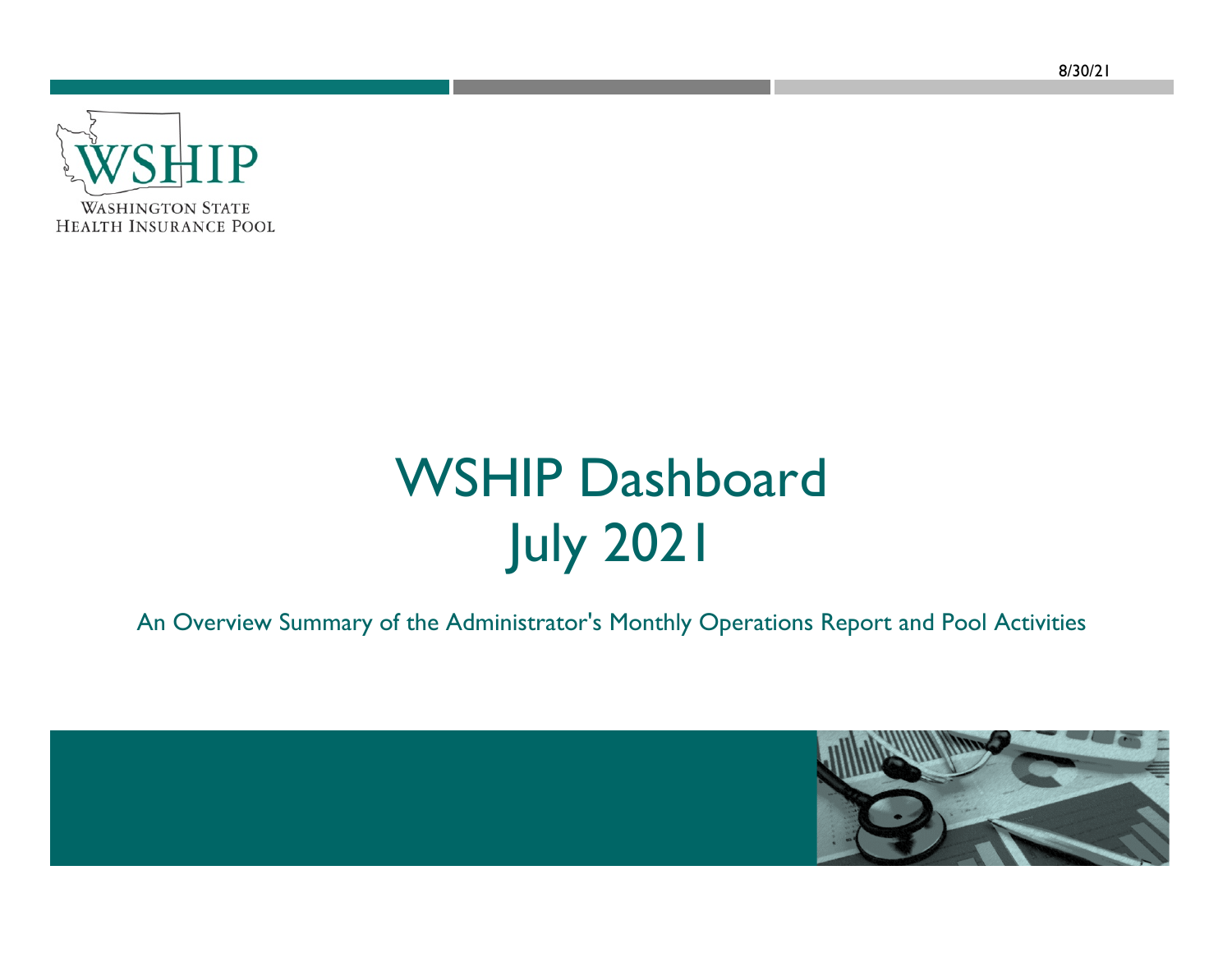#### Enrollment Summary **WASHINGTON STATE HEALTH INSURANCE POOL** 14005 1137 1142 1148 1142 1144 <sub>1119</sub> 1125 1117 1095 1078**Applications**  1059 10511200 1037**Received** 1000800Medicare: 2600Non-Medicare: 0 400199 199 199 197 192 192 196 195 190 190 188 188(Closed) 8 187 200**Medicare** Non Medicare 0Jul-20 Aug-20 Sep-20 Oct-20 Nov-20 Dec-20 Jan-21 Feb-21 Mar-21 Apr-21 May-21 Jun-21 Jul-21

| Individuals                  | $ ul-20 $ | Aug-20          | $Sep-20$  | $Oct-20$ | <b>Nov-20</b>        | <b>Dec-20</b> | $lan-2l$             | Feb-21          | $Mar-21$  | Apr-21               | $May-21$  | $lun-2l$  | $ ul-2 $  |
|------------------------------|-----------|-----------------|-----------|----------|----------------------|---------------|----------------------|-----------------|-----------|----------------------|-----------|-----------|-----------|
| <b>Total Enrollment</b>      | 1324      | 1336            | 1341      | 1344     | 1337                 | 1341          | 13111                | 1309            | 1285      | 1268                 | 1247      | 1239      | 1224      |
| <b>3rd Party Sponsorship</b> | 829(63%)  | 838 (63%)       | 903(67%)  |          | $847(63%)$ 848 (63%) |               | $852(64%)$ 842 (64%) | 842(64%)        |           | $828(64%)$ 813 (64%) | 792 (64%) | 787 (64%) | 776 (63%) |
| Non-Medicare                 | 152(76%)  | 152(76%)        | 155 (78%) | 150(77%) | 150 (77%)            | 152(77%)      | 148 (77%)            | 148 (77%)       | 146(77%)  | 146(77%)             | 145 (77%) | 145(77%)  | 144 (77%) |
| <b>EHIP</b>                  | 132       | 132             | 132       | 30       | 130 <sup>1</sup>     | 132           | 128                  | 28              | 127       | 127                  | 126       | 126       | 125       |
| Other (Mostly AKF)           | 20        | 20 <sub>1</sub> | 23        | 20       | 20                   | <b>20</b>     | 20                   | 20 <sup>1</sup> | 9         | 9                    | 19        | 19 I      | 19        |
|                              |           |                 |           |          |                      |               |                      |                 |           |                      |           |           |           |
| Medicare (Mostly AKF)        | 677(60%)  | 686 (60%)       | 748 (65%) | 697(61%) | 698(61%)             | 700(61%)      | 694 (62%)            | 694 (62%)       | 682 (62%) | 667 (62%)            | 647(61%)  | 642(61%)  | 632(61%)  |



### **Medicare Member Profile**

Average Age: 61 Gender: Female 41% Male 59%Top Diagnosis: Kidney & Urinary Disease

#### **Non-Medicare Member Profile**

Average Age: 46 Gender: Female 30% Male 70%Top Diagnosis: HIV / AIDS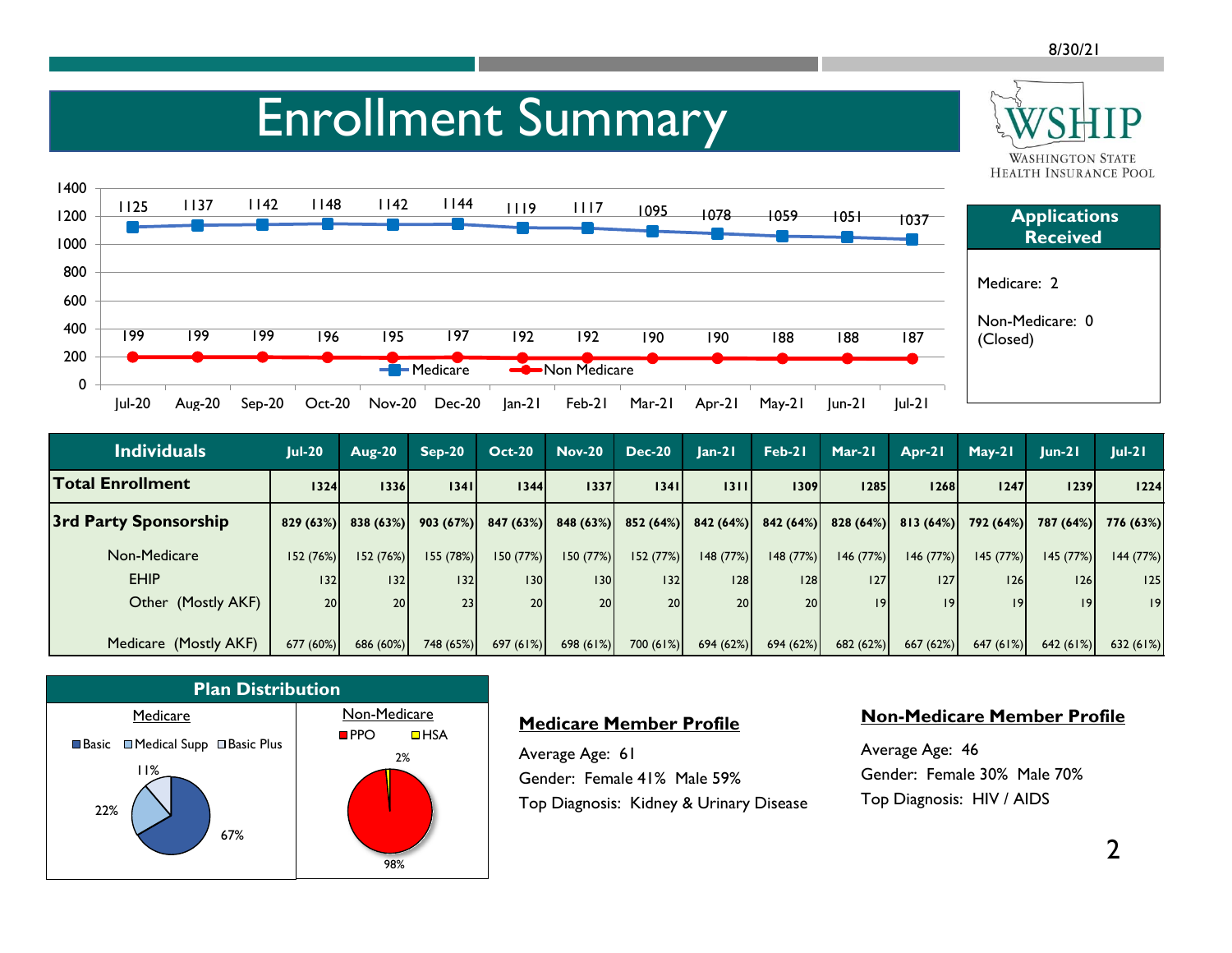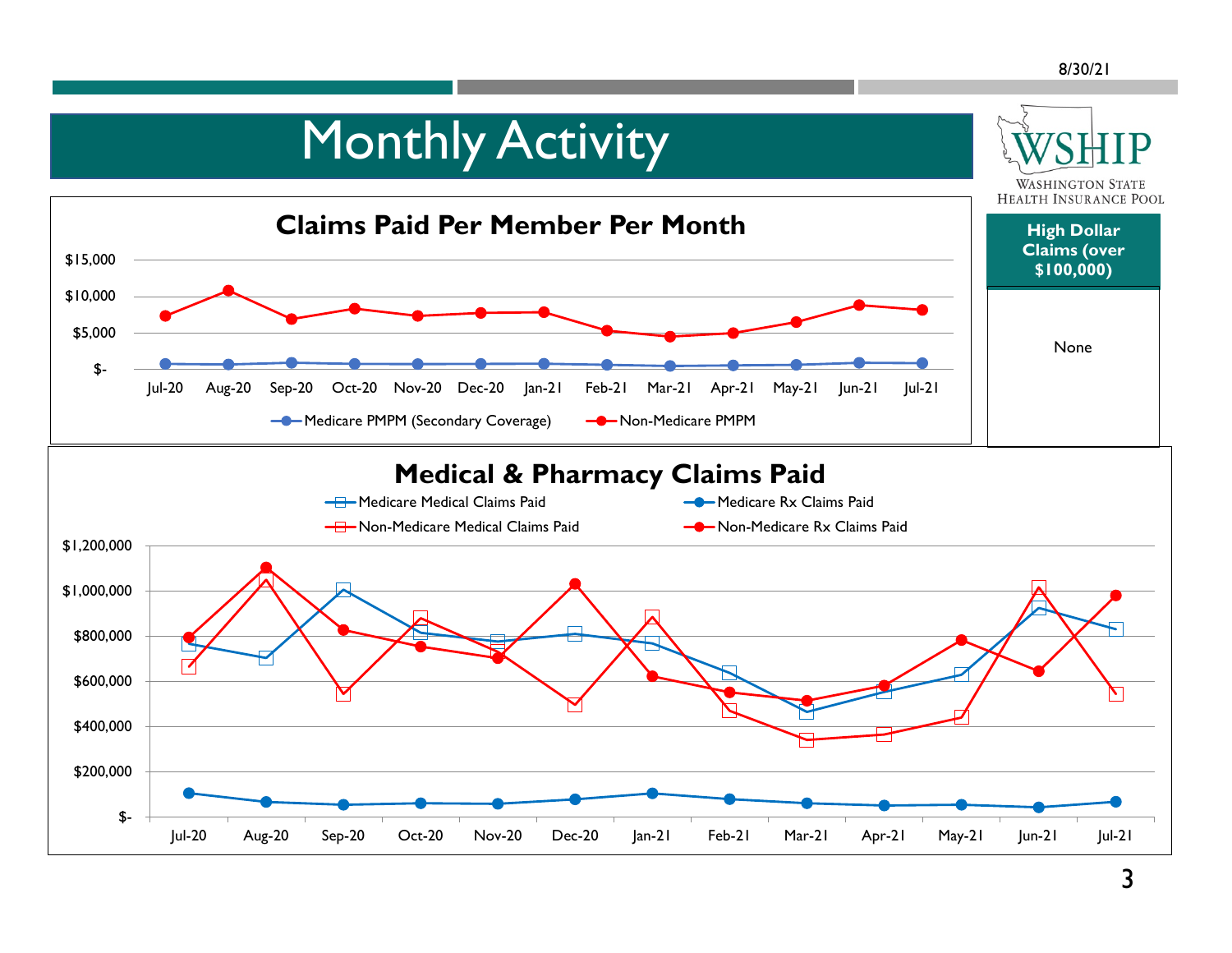## **Monthly Activity**



| <b>Service Levels</b>             |                 |                                            |               |               |               |               |               |               |               |               |                                                     |                 |               |
|-----------------------------------|-----------------|--------------------------------------------|---------------|---------------|---------------|---------------|---------------|---------------|---------------|---------------|-----------------------------------------------------|-----------------|---------------|
| <b>Metric</b>                     | $Jul-20$        | Aug-20   Sep-20   Oct-20   Nov-20   Dec-20 |               |               |               |               |               |               |               |               | Jan-21   Feb-21   Mar-21   Apr-21   May-21   Jun-21 |                 | $ ul-2 $      |
| <b>Customer Service:</b>          |                 |                                            |               |               |               |               |               |               |               |               |                                                     |                 |               |
| Average Calls per Day             | 30 <sup>1</sup> | 25                                         | 28            | 26            | 29            | 33            | 32            | 25            | 23            | 24            | 23                                                  | 36 <sup>1</sup> | 32            |
| Speed of Answer (Standard 60 Sec) | 29              | 30                                         | 39            | 42            | <b>40</b>     | 80            | 103           | 18            | 157           | 94            | <b>56</b>                                           | 67              | 57            |
| Top Call Reason                   | <b>Status</b>   | <b>Status</b>                              | <b>Status</b> | <b>Status</b> | <b>Status</b> | <b>Status</b> | <b>Status</b> | <b>Status</b> | <b>Status</b> | <b>Status</b> | <b>Status</b>                                       | <b>Status</b>   | <b>Status</b> |
| <b>Claims:</b>                    |                 |                                            |               |               |               |               |               |               |               |               |                                                     |                 |               |
| <b>Claims Processing Accuracy</b> | 99.4%           | 100.0%                                     | 99.4%         | 99.4%         | 99.4%         | 100.0%        | 99.1%         | 99.1%         | 98.8%         | 100.0%        | 98.8%                                               | 99.0%           | 99.6%         |
| (Standard 97%)                    |                 |                                            |               |               |               |               |               |               |               |               |                                                     |                 |               |
| 30-Day Clean Claims Processing    | 100.0%          | 100.0%                                     | 100.0%        | 100.0%        | 100.0%        | 100.0%        | 100.0%        | 100.0%        | 100.0%        | 100.0%        | 100.0%                                              | 100.0%          | 100.0%        |
| (Standard 100%)                   |                 |                                            |               |               |               |               |               |               |               |               |                                                     |                 |               |